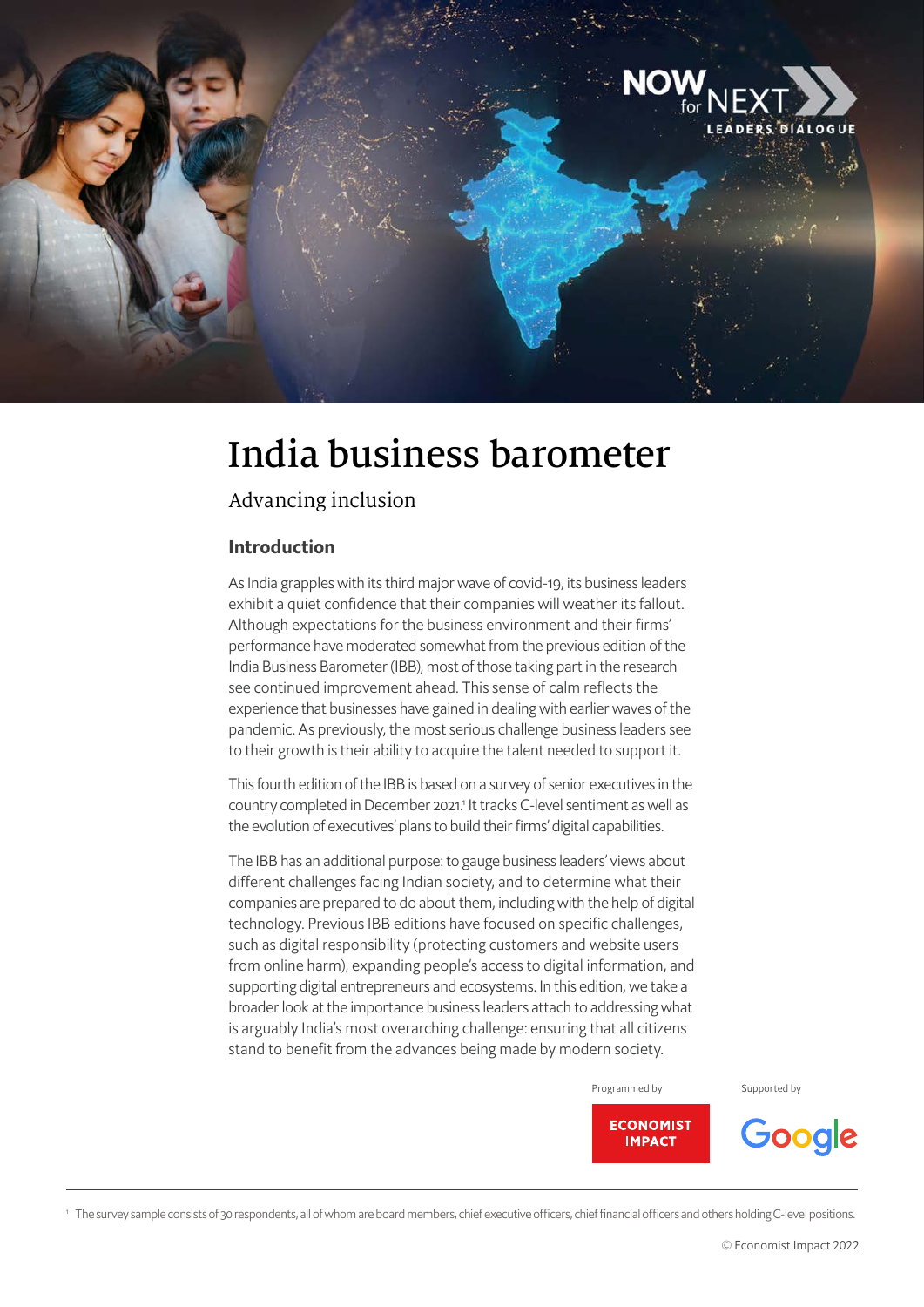## Learning to live with uncertainty

The barometer readings suggest a recognition among Indian business leaders that the spread of Omicron could temper their firms' growth prospects, at least temporarily. In all five indicators that the IBB tracks, fewer survey respondents expect improvement than was the case in the previous edition. The biggest declines are in evidence when it comes to growth expectations for the global economy over the next quarter (a current reading of 10 on a scale of -50 to +50, down from 21.4 in October 2021) and of consumer confidence (dropping to 20 from the earlier 33.1). Fewer executives in December, compared with October, are also certain of continued improvement in India's economy in the short term.

Notwithstanding concerns about the business environment, the business leaders we surveyed remain upbeat about their own companies' outlook for the coming quarter. Although this reading also declined slightly

## Figure 1: Barometer readings

Business expectations for the next three months



#### Figure 2: The continuing talent crunch

The most significant challenges faced by respondents' businesses over the next 3 months (top responses)



Source: Economist Impact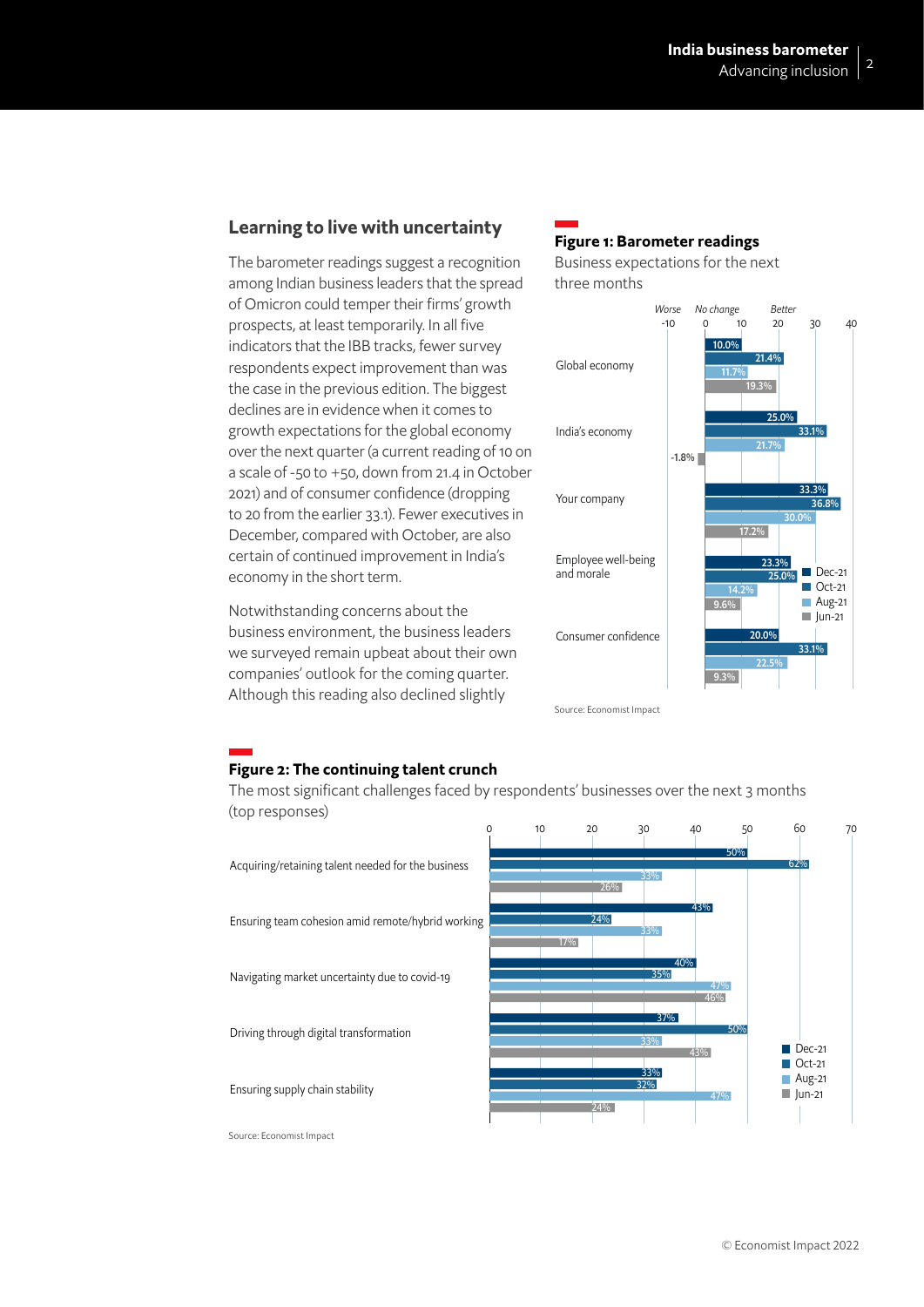from October, it remains in decidedly positive territory, at  $33.1$  on the -50 to +50 scale. Anecdotal evidence suggests that companies are putting business continuity plans into effect, including renewed home and hybrid working regimes and measures to ensure uninterrupted service to customers. But there is no sense of panic, and instead, a confidence that firms can keep businesses running at full speed even amidst the disruption.<sup>2</sup>

Executives' relative buoyancy about their own business outlook shows through clearly when asked about the most significant challenges they face over the next three months. At the top of the list, as in the October barometer, is acquiring and retaining the talent needed for the business, cited by 50% of respondents. Concerns about navigating market uncertainty are only slightly more widespread today than

in October, and considerably less so than in the August and June barometers. (To be sure, the challenge of ensuring team cohesion has become more prominent as home and hybrid working become the norm again.)

Perhaps in expectation of more subdued markets as the third wave plays out, fewer respondents than previously plan to boost investments in certain areas of technology. This holds true for digital marketing, cloudbased services and artificial intelligence, for example. (It could alternatively mean that, having achieved initial objectives with earlier spending increases, some companies are waiting before committing to new rounds of upgrades.) The exception to this is automation, where over half of the companies in the survey expect to increase spending by more than 10% over the next quarter. Given



## Figure 3: Barometer reading

Investment expectations for the next three months

<sup>&</sup>lt;sup>2</sup> See, for example, https://economictimes.indiatimes.com/news/company/corporate-trends/india-incs-3rd-wave-mantra-less-panic-more-planning/ articleshow/88700406.cms.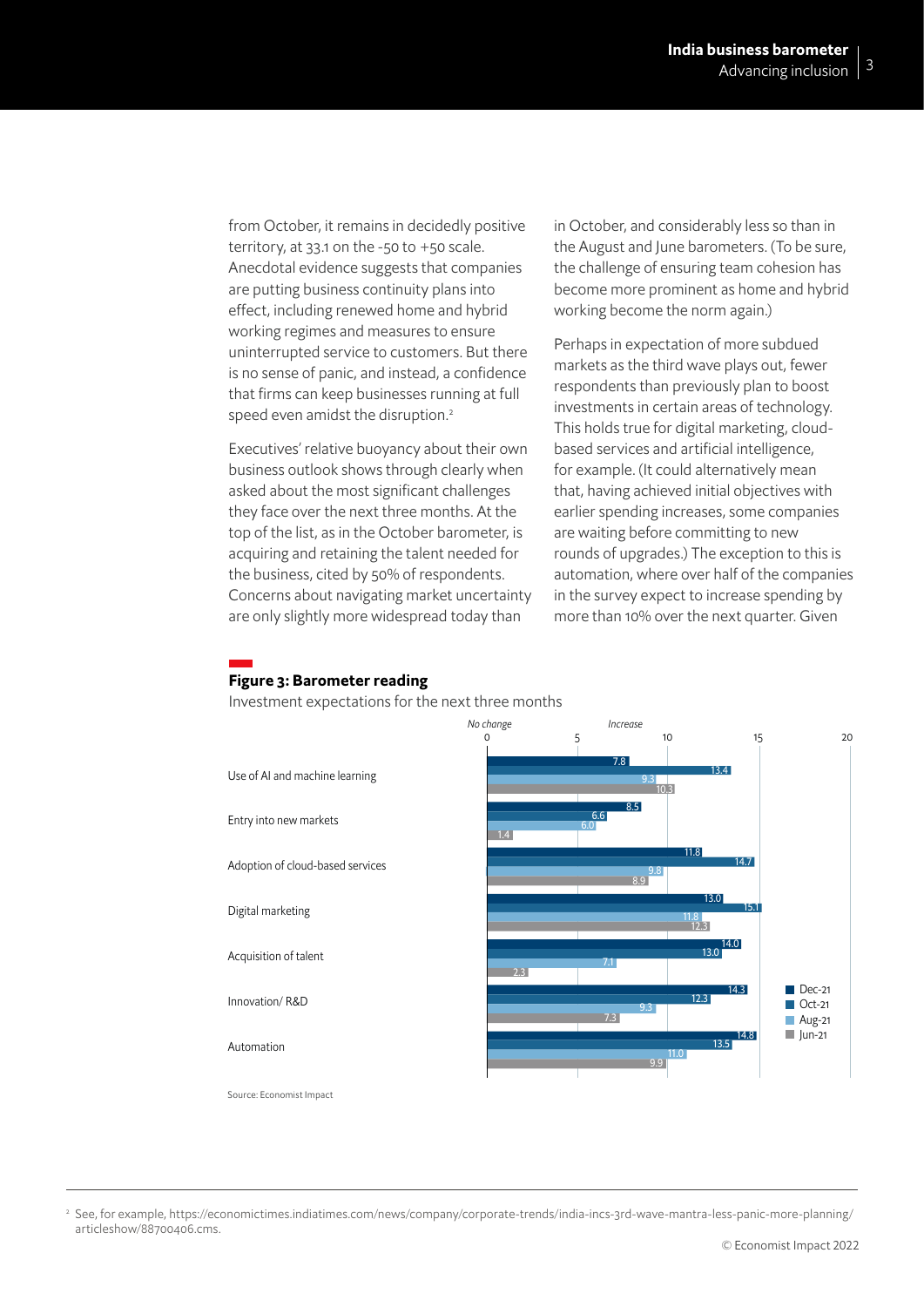their aforementioned concerns about talent gaps, it should be little surprise that more businesses will be boosting their investment in talent acquisition.

Looking at technology needs more closely, data analytics remains at the top of respondents' list of priorities, with 63% citing it as their top target for investment in the coming months.

### The business push for inclusion

As they steer their businesses toward achievement of their growth and profitability objectives, corporate leaders understand the need to also help address the broader challenges facing Indian society. Almost half

(47%) of those in our survey, for example, assert that setting and pursuing non-financial objectives must not take a back seat to meeting financial targets. While 40% state that meeting financial targets must be paramount, just 7% do so unequivocally.

Asked to identify the most pressing challenges of inclusion facing Indian society today, by far the most frequently cited response is ensuring equal and affordable access to healthcare. This may be partly coloured by the searing experience of covid-19, but many business leaders are probably also aware that diabetes, heart disease, cancer and other chronic illnesses too often go untreated for inadequate access to health information and advice.

#### Figure 4: Where inclusion is most needed

The most pressing challenges of inclusion facing Indian society today (top responses)



Source: Economist Impact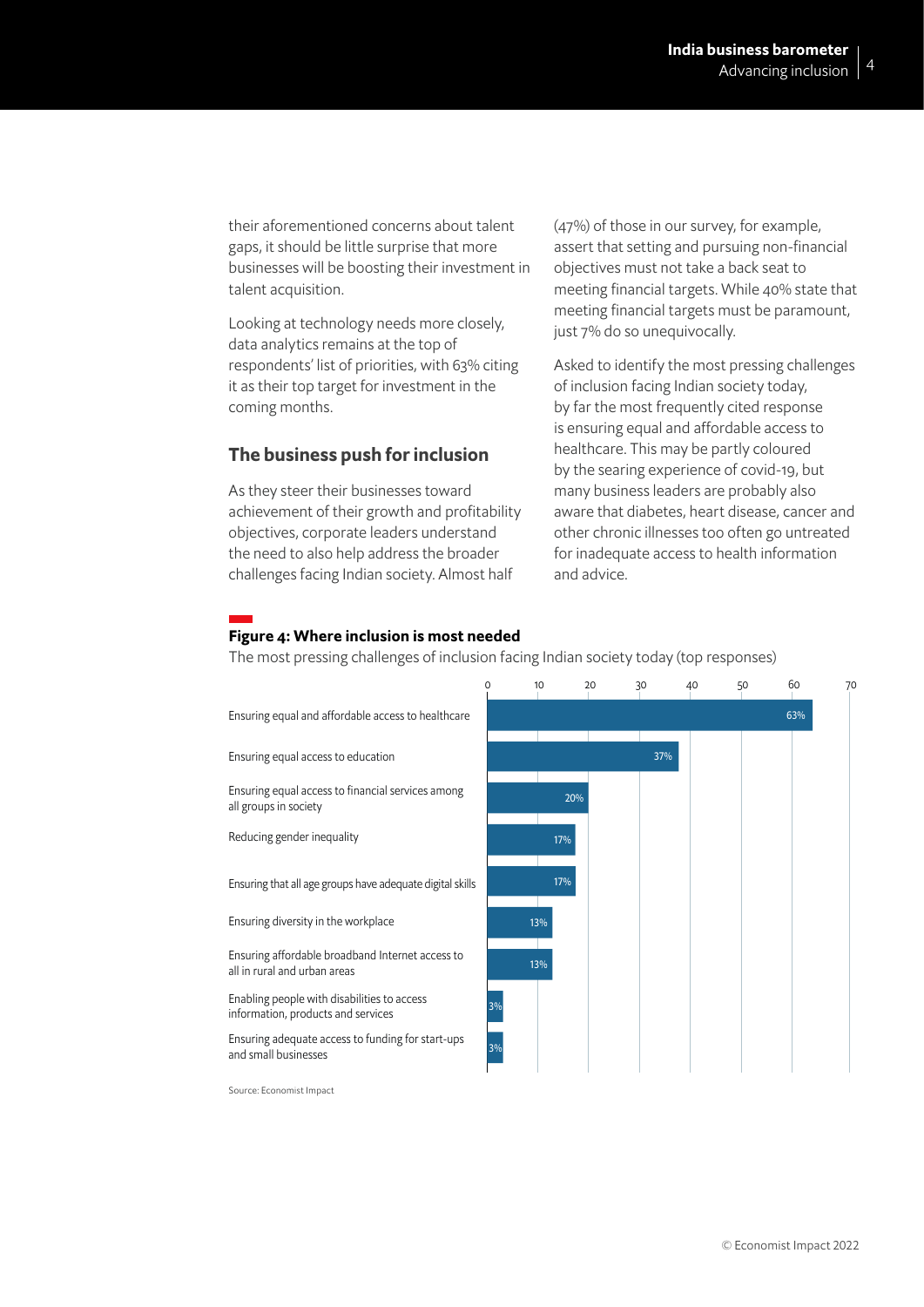Other major challenges cited by respondents are ensuring that all groups in society have equal access to education and to financial services. Reducing gender inequality also features on their list, as does access to training in digital skills.

Expanding inclusion is the responsibility of both government and the private sector, executives overwhelmingly agree. More than eight in 10 (83%) say government initiatives to address inclusion will be ineffective without active private sector support. The types of companies best placed to provide such support, the respondents say, are technology firms, a response which reflects the recognition that affordable access to digital technology is the key to widening inclusion in society.

What are business leaders doing to translate these broad statements of belief into tangible contributions to meeting such challenges? Boosting entrepreneurship is the most common category of initiatives cited by the survey respondents. A previous IBB edition focusing on digital ecosystems outlined how Indian businesses are supporting technology start-ups: through, for example, knowledgesharing, the funding of accelerators and the provision of venture finance.3

One third of surveyed executives also say their firms are supporting the inclusion of under-represented groups, such as women<sup>4</sup> and ethnic or religious minorities. Around one-quarter, for example, emphasise the importance of preferential hiring practices to bring more members of such groups into the workplace.

Business leaders also believe that encouraging employees to volunteer their time to charitable activities and other civic initiatives

#### Figure 5: From words to deeds

In which areas is your business currently organising or financing specific initiatives? (top responses)



<sup>3</sup> https://nowfornext.in/digital-ecosystems/

<sup>4</sup> According to the World Bank (as reported by Reuters), India's female labour participation rate fell to 16% during the first wave of the pandemic in 2020, among the lowest rates in the world. See: https://www.reuters.com/world/india/indias-female-labour-participation-rate-falls-161-pandemichits-jobs-2021-08-03/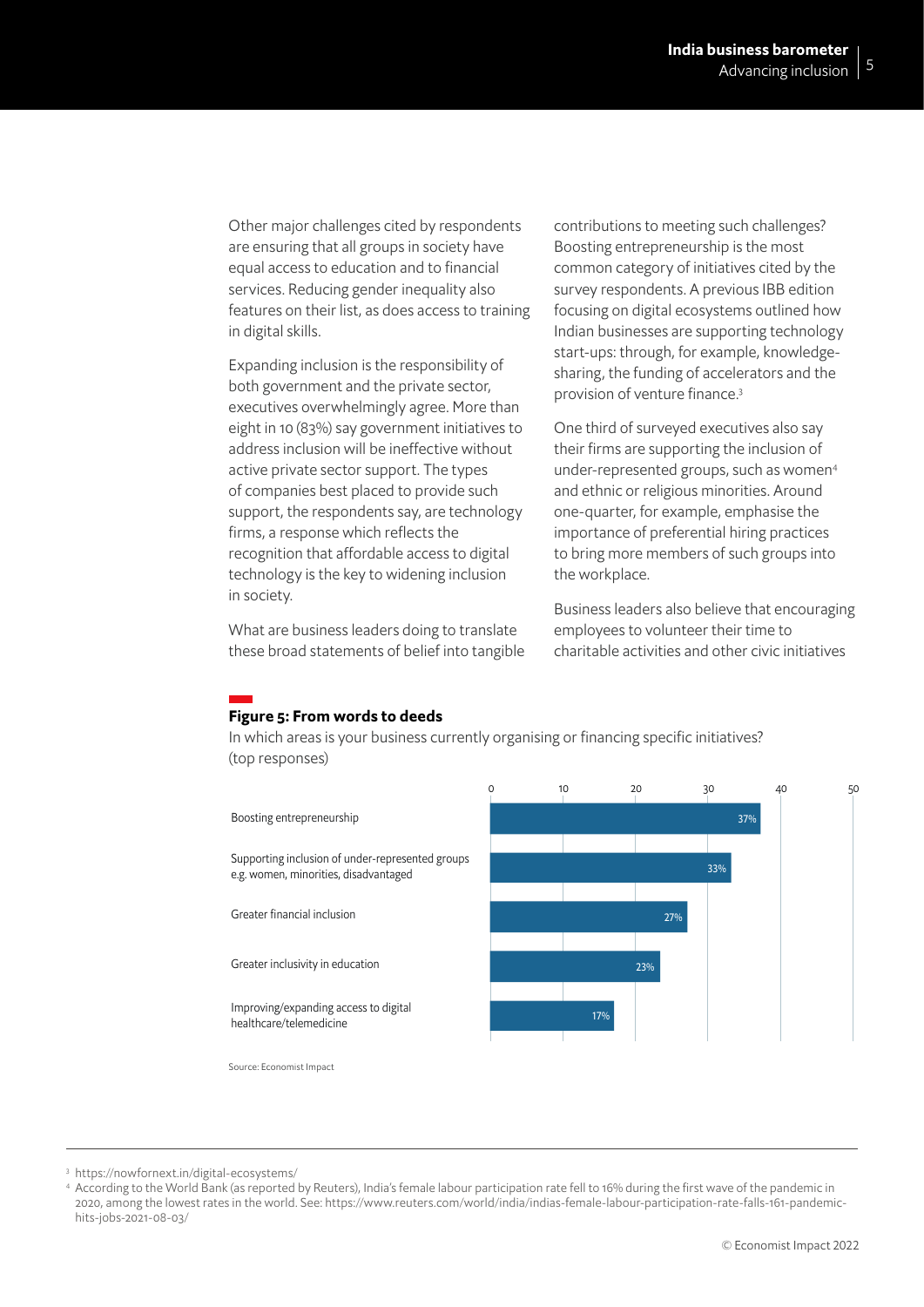## Figure 6: Impactful initiatives

What are the most effective contributions that businesses like yours can make to support initiatives that have a positive impact on Indian society? (top responses)



is an effective means of addressing social challenges. Many of India's large companies facilitate this through, for example, the creation of online volunteering platforms that match employee preferences to opportunities with specific initiatives.

Another useful contribution to expanding inclusion is to provide funding, organisational or other types of support to initiatives that strive to increase digital literacy among the population. Technology companies in India often spearhead such initiatives themselves, both to address the wider social need but also to help build talent pools that they can tap in the future.<sup>5</sup>

## Inclusion is also good for business

Indeed, executives perceive a range of benefits to their business from helping to advance inclusion in society. Being a good corporate citizen, 45% say, helps strengthen customer relationships. This is largely a by-product of the brand and reputation building that the types of activities described above often enhance. Just over one-third also believe that such initiatives appeal to a wider universe, helping to expand the pool of potential customers for their company. In this context, supporting inclusion can be seen as contributing indirectly to companies' revenue growth.

Supporting inclusion has one other major benefit for companies: strengthening employee engagement and, by extension, their retention. India's technology firms have for years struggled to keep hold of their talent, but labour shortages are now affecting businesses in other sectors of the economy as well.<sup>6</sup> Executives understand that good corporate citizenship in areas such as digital inclusion, poverty reduction and sustainability is increasingly important to employees, and initiatives such as those

<sup>5</sup> See, for example: https://www.forbes.com/sites/sap/2021/05/04/the-amazing-inclusion-story-behind-indias-digitaltransformation/?sh=313068c147b5

<sup>6</sup> See, for example: https://economictimes.indiatimes.com/jobs/blue-collar-worker-shortage-could-go-from-bad-to-worse/articleshow/88176052. cms?from=mdr